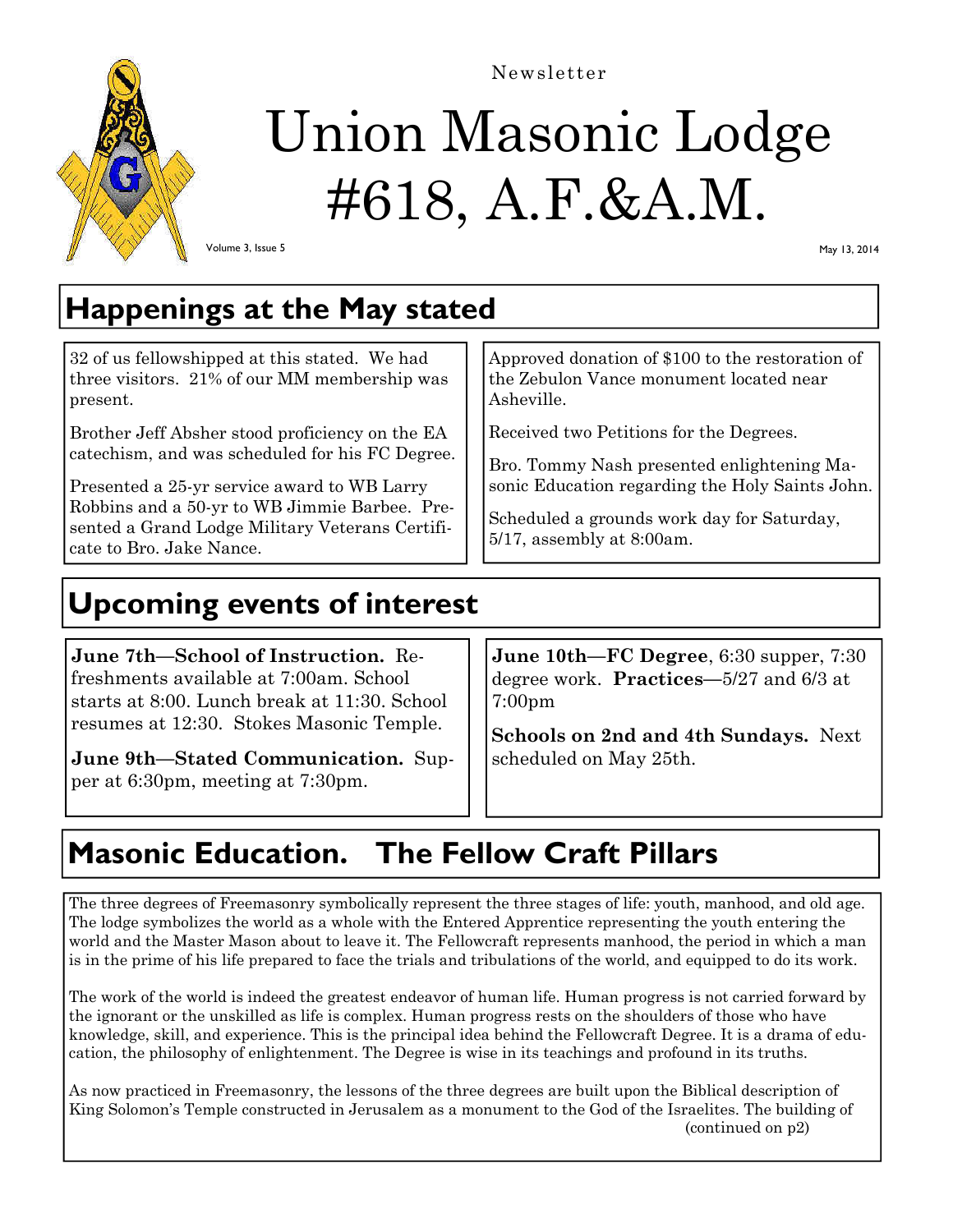#### **May Birthdays (by age)**

| <b>AGE / BIRTH DATE REPORT</b><br>(sorted by age on birth date)         | 66 05/04/1948 RICHARD D. TUCKER<br>66 05/06/1948 DAVID F. BARBEE               | 60 05/31/1954 AMBROSE A. PURS-<br>ER                           |
|-------------------------------------------------------------------------|--------------------------------------------------------------------------------|----------------------------------------------------------------|
| l 84 05/16/1930 JASON M. SALYER<br>[70 05/09/1944 OSCAR Y. HAR-<br>WARD | 64 05/05/1950 MITCHELL A. EL-<br><b>LIOTT</b><br>64 05/14/1950 RONNIE L. SNEED | 59 05/14/1955 CURTIS A. BELK<br>31 05/07/1983 DUSTIN S. GROOMS |
| 67 05/24/1947 VICTOR J. GIAN-<br><b>GRANT</b>                           | 62 05/31/1952 JON R. STEWART                                                   |                                                                |

## **June Birthdays (by age)**

| AGE / BIRTH DATE REPORT<br>(sorted by age on birth date)                   | 66 06/23/1948 RICHARD F. THORN-<br>I BURG-                                     | 148 06/24/1966 THOMAS B. HILL |
|----------------------------------------------------------------------------|--------------------------------------------------------------------------------|-------------------------------|
| 182 06/17/1932 WILLIAM T. JOHN-<br>I SON<br>169 06/06/1945 CLAUDE H. HELMS | 153 06/03/1961 ROBERT A. BURGESS<br>. JR<br>149 06/14/1965 JAMES W. BENNETT JR |                               |

#### (continued from p1)

this edifice is described in I Kings Chapters 5 through 7, while Chapter 8 describes the dedication of the Temple. A careful reading of these passages provides insight into the three degrees.

The great pillars that figure so prominently in the ceremonies of the Fellowcraft Degree are reminiscent of the two pillars that stood in front of King Solomon's Temple, not to support its roof but as symbolic reminders of the truths and forces in government and religion. While there have been many contradictions regarding the introduction of the pillars into the Masonic system, they are now universally recognized as part of the Fellowcraft Degree.

The terminology is confusing in the way pillar and column are used almost interchangeable in Masonic writings while each term has a distinct meaning. A pillar is a firm upright support for a superstructure such as an upper wall, floor, roof or arch. A pillar can be of any proportions necessary to perform the needed mechanical function of support. A pillar can also be a freestanding shaft that serves as a monument. A column is an architectural feature that is composed of a base, shaft, and capital that has definite geometric proportions and is designed to support as well as to adorn the building. Thus, both pillars and columns are primarily structural supports, the difference being that a column is an architectural feature designed to be functional while beautifying the building.

The Biblical account of the pillars of King Solomon's Temple is contained in I Kings 7: 13-22, where the writer describes the work of Hiram, a skilled metal worker, in creating the pillars. In addition to this account, Flavius Josephus, a first century Jewish historian, provides the following account.

Now Solomon sent for an artificer out of Tyre, whose name was Hiram. He was by birth of the tribe of Naphtali, on the mother's side (for she was of that tribe), but his father was Ur, of the stock of the Israelites. This man was skillful in all sorts of work; but his chief skill lay in working in gold, and silver, and brass, by whom were made all the mechanical works about the temple, according to the will of Solomon. Moreover this Hiram made two hollow pillars, whose outsides were of brass, and the thickness of the brass was four fingers breadth, and the height of the pillars was eighteen cubits, and their circumference twelve cubits; but there was cast, with each of their chapiters, lily-work that stood upon the pillar, and it was elevated five cubits, round about which (continued on p3)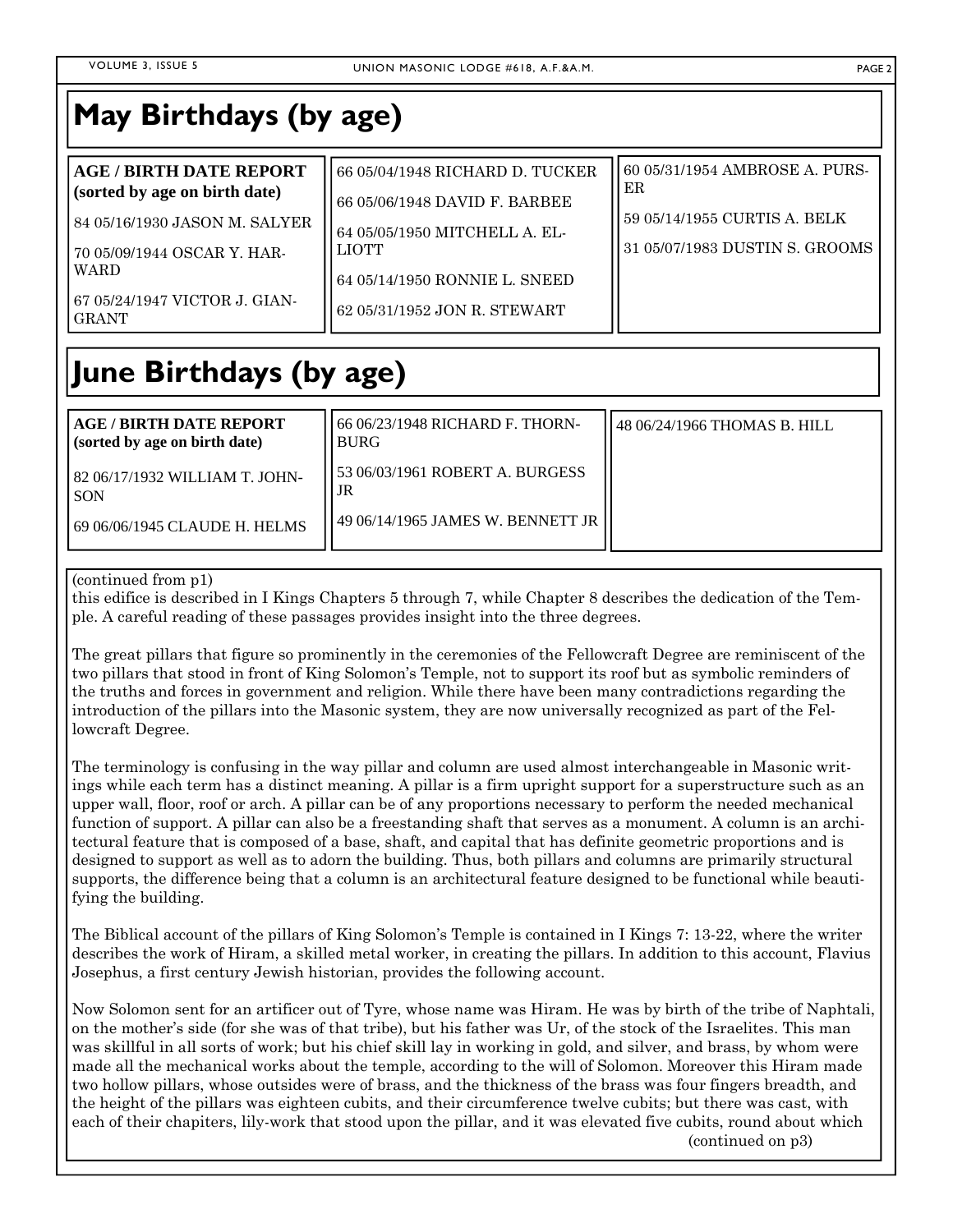there was net-work interwoven with small palms made of brass, and covered with lily-work. To this also were hung two hundred pomegranates in two rows. The one of these pillars he set at the entrance of the porch on the right hand, and called it Jachin, and the other at the left hand, and called it Boaz.

References to these two great pillars are found in pre-Grand Lodge of England rituals. Their symbolism is the same today as then. It is generally agreed that Boaz means "in him is strength" and Jachin, "he shall establish." Thus, Boaz signifies strength while Jachin denotes establishment. As Masons, we should reflect upon the significance of the pillars as we construct our personal values and morals. The critics of Freemasonry object to the use of the pillars Jachin and Boaz in Masonic ritual for various reasons; however, the names and descriptions are taken directly from the Bible (I Kings 7) and there is nothing sinister implied by the Masonic usage.

The characteristics of the pillars present important symbolic lessons. The pillars are described in ornate detail with particular geometric attributes. The details of beauty and geometry are to encourage us to fully develop our minds regarding the mysteries of nature and the laws of the universe. Through an improved understanding of our surroundings and the works of nature we begin to develop a true appreciation for Deity and his mighty creation.

The ornamental detail regarding the network, lily-work and pomegranates denote unity, peace, and plenty, respectively. While the Biblical account does not provide a clear picture of what the capitals (chapiters) looked like, it does indicate they were highly ornate. The purpose of the network was to provide a background and its intricate, interconnected arrangement suggests unity. The lily-work represents peace, the lily being a symbol of both peace and purity. Peace is a noble attribute we should strive for in our spiritual relationship with God and as Masons, we should promote peace between all men. The pomegranates must have been striking with two hundred on each capital. The pomegranate fruit, due to the exuberance of its seed, is an emblem of plenty, which was one of its ancient significances.

The explanation of the Fellowcraft Degree in the Masonic ritual provides very similar details of the two pillars provided in both the Biblical account of I Kings and that of Flavius Josephus. However, the Masonic ritual alludes to two spherical bodies placed on top of the pillars, which represent the terrestrial and celestial spheres upon which maps of the features of the earth's surface and heavenly bodies were depicted. An account of King Solomon's Temple in II Chronicles 4: 13 suggests the pillars were topped with bowl-like containers. This Masonic addition, however, does not distract from the symbolism that together these spherical shapes represent the universality of Freemasonry.

The Fellowcraft Pillars, as reminders of the two pillars Jachin and Boaz that stood in front of King Solomon's Temple can be studied from two viewpoints. From one viewpoint, the pillars suggest the massive power, which upholds the universe, provides the laws of nature, and suggests the eternities of the heavens. Before such a Power, man should bow down and worship, engrave upon his heart that the Almighty God is indeed the creator of the universe and the giver of life, and realize that the most godlike man is one whose life is the most constructive.

From another point of view, the pillars suggest the fact of birth, which has more and larger meanings than at first thought. One does not enter a well-furnished manhood by chance, like a blind man blundering through a doorway, but by virtue of study, labor, and preparation. On one-hand, there is the terrestrial sphere with its wisdom and knowledge concerning the earth, its physical existence, and its manual tasks to provide for himself and his family physically. On the other, there is the celestial sphere, with its wisdom of spiritual life, the conscience and imagination, and of the intellect and study of God's nature to provide for himself and his family spiritually.

In the process of becoming a Fellowcraft Mason, you passed between the two great pillars, Jachin and Boaz, of your own free will. This signified you were no longer a youth but a man. You have the essentials for success, achievement, and happiness. If you passed these pillars with understanding, if you realize that power without control is dangerous, you have learned the lesson taught by the symbolism of the pillars.

Source: The Grand Lodge of Texas http://www.masonsoftexas.com/content.php?418